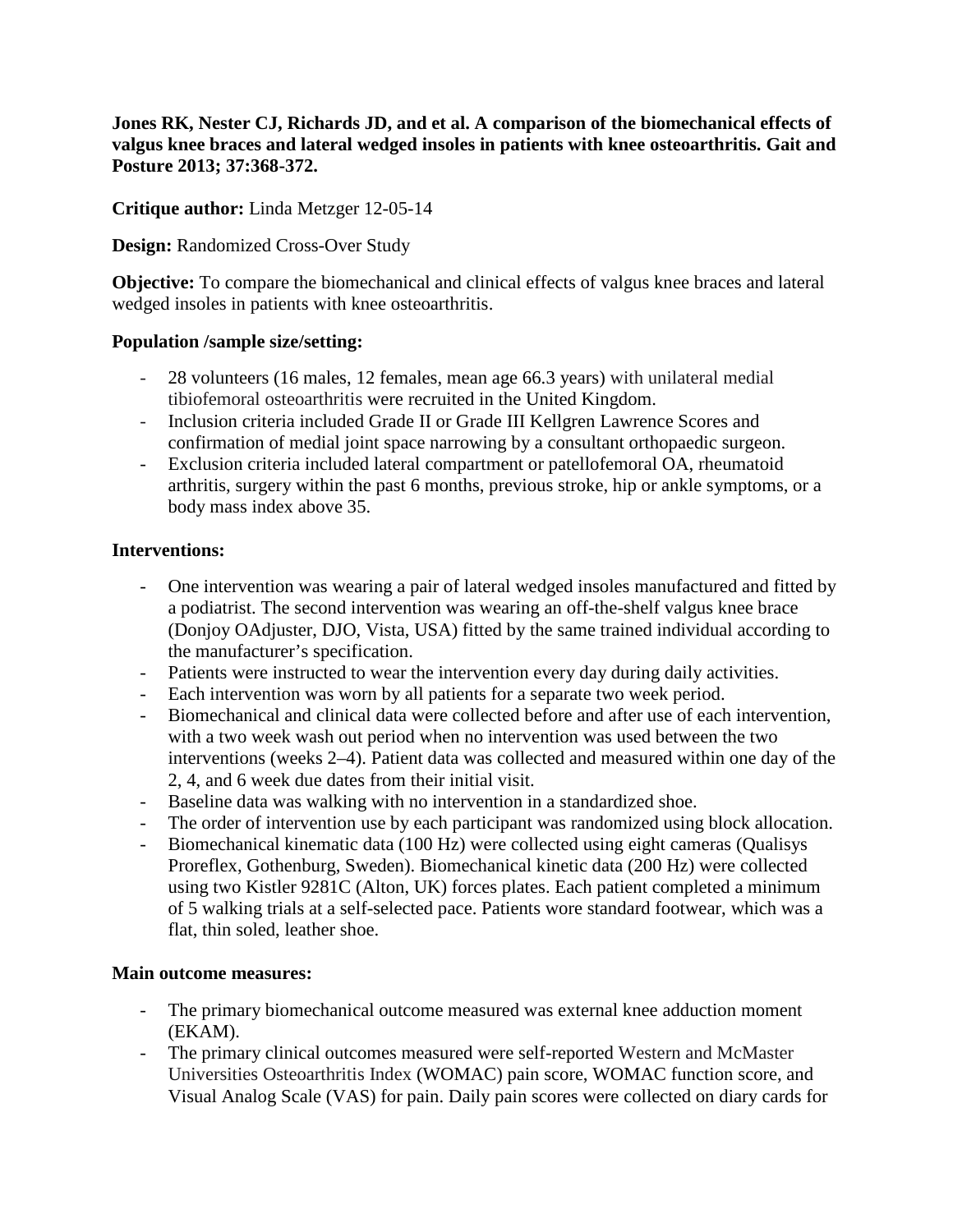14 days using the 100 mm Visual Analog Scale (VAS) while the participant wore the insole and the brace. An average intervention usage (compliance), and pain score for each intervention was determined by summing and averaging the scores while the interventions were worn over the 14 days. A reduction in all of the scores denoted improved pain, and function.

- All participants completed questionnaires and WOMAC and biomechanical assessments before interventions (baseline) and at each data collection time point (2, 4, and 6 weeks after baseline). Input and interpretation of WOMAC and other questionnaire data collected was completed by each assessor and participant without knowledge of the outcomes of the biomechanical data.
- Sample size: To achieve 80% power at a 2-sided 5% significance level, 28 patients were needed in order to find a significant difference at the 95% level between the valgus knee brace and the lateral wedged insole, with a predicted effect size of 0.78.
- Usage results were significantly different between the two interventions. Participants wore the lateral wedge insole significantly longer with 71% of the users wearing it longer than 4 hours each day. Only 29% of the users wore the knee brace for more than 4 hours per day. Participants rated the lateral wedge significantly more comfortable to wear than the knee brace.
- There was no significant differences in the external knee adduction moment (EKAM) or knee kinematics data between baseline 1 (week 0) and baseline 2 (week 4), thus indicating that there was no carry over effect between the use of the first and second intervention. In addition, there were no significant differences between any of the WOMAC sub-scores or VAS scores at baseline 1 and 2.
- Both the valgus knee brace and lateral wedged insole significantly reduced the EKAM compared to baseline data (0.555 N m/kg). There was a statistically significant greater reduction in EKAM in the lateral wedged insole (0.48 N m/kg or 12%) compared to the valgus knee brace (0.51 N m/kg or 7%).
- The WOMAC pain and function scores significantly decreased for both the knee brace (49.3 to 38.6 pain, 54 to 47.2 function) and the lateral insole (49.3 to 36.8 pain, 54 to 46.7 function) compared to baseline, along with a statistically significant reduction in pain (VAS) for both the knee brace (6.7 to 5.3) and the lateral insole (6.6 to 5.5) in comparison to the no intervention period. There were no significant differences between the two interventions for any of the pain or function measures.

# **Authors' conclusions:**

- Both the valgus knee brace and the lateral wedged insole reduced the EKAM during walking. Greatest reductions were achieved by the lateral wedged insole (12% reduction compared to 7% for the valgus knee brace). These reductions might be regarded as modest but these biomechanical changes were accompanied by significant clinical responses in pain reduction and improved function in both cases.
- Improvements in pain and function scores were comparable for both the valgus knee brace and lateral wedged insole. There were no significant differences between the two treatments in any of the clinical outcomes.
- This study demonstrates that given the potential role of knee loading in osteoarthritis progression, both treatments reduce this, but lateral wedge insoles appear to have a greater effect.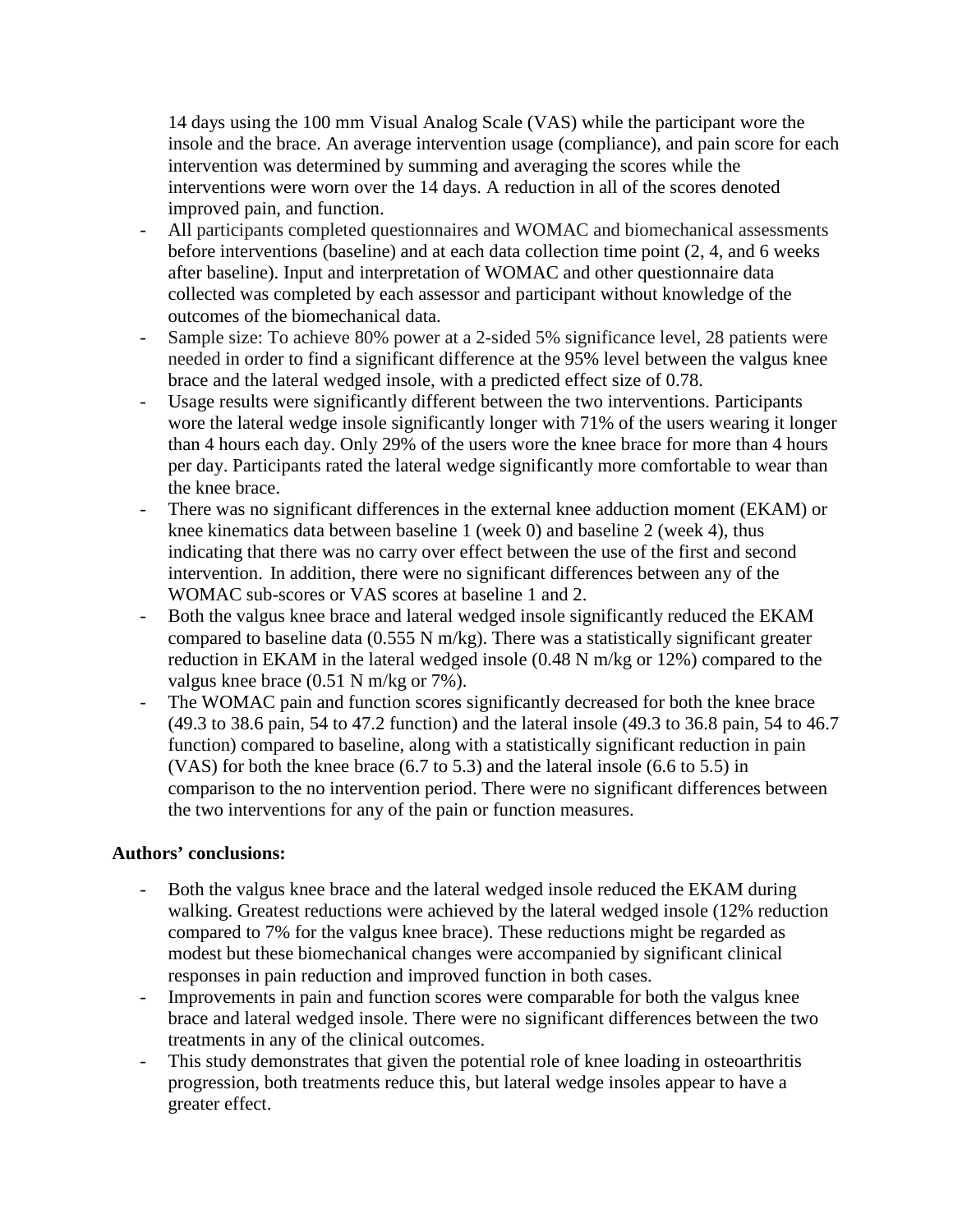- Subjective outcome measures, such as self-reported pain and physical function, as used in this study, are particularly subject to placebo responses. It is possible that a placebo effect or enhanced proprioception is responsible for the improved self-reported pain and function scores, although we would not expect either to alter knee alignment as seen in the brace, or change the EKAM produced by both devices.
- The results have shown that both interventions have a potential role in conservative management of medial tibiofemoral osteoarthritis of the knee. The lateral wedged insole proved better at reducing the EKAM. Clinical outcomes were the same, since comparable changes in pain and function were reported for both orthoses.
- Future research should seek to identify the longevity of the biomechanical and clinical effects, focusing on whether the observed biomechanical changes could prevent disease progression.

# **Comments:**

- In this randomized cross-over study participants acted as their own control and therefore a control group was not needed.
- The use of a cross-over design can be controversial, but is a major strength of this study. The advantage of this type of design is economy of sample size, particularly in a heterogeneous group. However, this design works well for osteoarthritis which is a fairly stable, chronic condition vs a progressive condition over the course of a short 6 week study and minimizes any period effects.
- The use of the cross-over design works well for the interventions selected as well. Since the validity of the comparison is based on a lack of carry-over between interventions, and this study showed no carry-over effect from either orthosis in biomechanical or clinical measures, the validity of the study is intact.
- Because the cross-over design is a "within subject" study design, it removes natural variation between subjects and provides a more precise comparison of interventions. Since the characteristics of the participants were equivalent at baseline for each of the intervention periods, confounding was minimized in the comparison of interventions.
- Since no carry-over effect was observed, this indicates that the orthoses did not have any sustained effect once they were no longer worn. This suggests achieving longer term benefits requires long term use. As with any intervention requiring persistent use, a longer term evaluation is required to both capture the true benefit and possible adverse effects.
- This study did not go beyond a 2 week intervention period for all outcomes, and it is possible that there are benefits of intervention beyond 2 weeks that this study did not capture. Limiting the study protocol to a total of 2 weeks for each intervention may have impacted the ability of the study to achieve the maximal therapeutic benefit of orthoses for many participants and thereby reduced the ability of the study to show a greater effect for either intervention. This would underestimate the effect of the intervention.
- Reducing medial joint loading or the EKAM early is an optimal conservative treatment for knee osteoarthritis in an attempt to reduce pain, maintain function but also to potentially arrest disease progression.
- The lateral wedged insoles demonstrated greater levels of acceptance and compliance by patients. After the completion of the study, each participant was allowed to choose one of the two interventions. All participants chose the insole, with two combining it with the